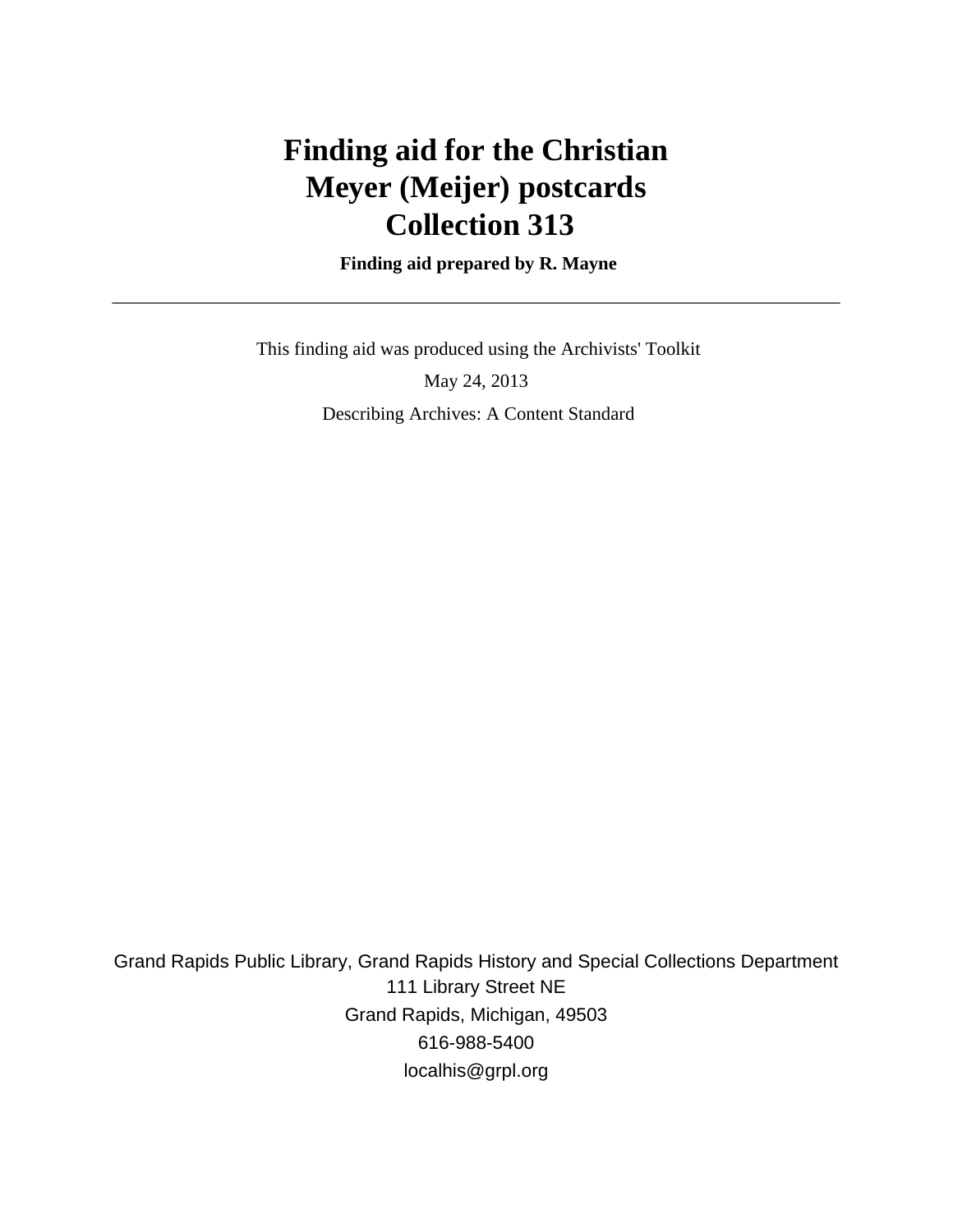## **Table of Contents**

l,

| Series II. Historical Information and Translations from Dr. George Harper, 2002 11 |  |
|------------------------------------------------------------------------------------|--|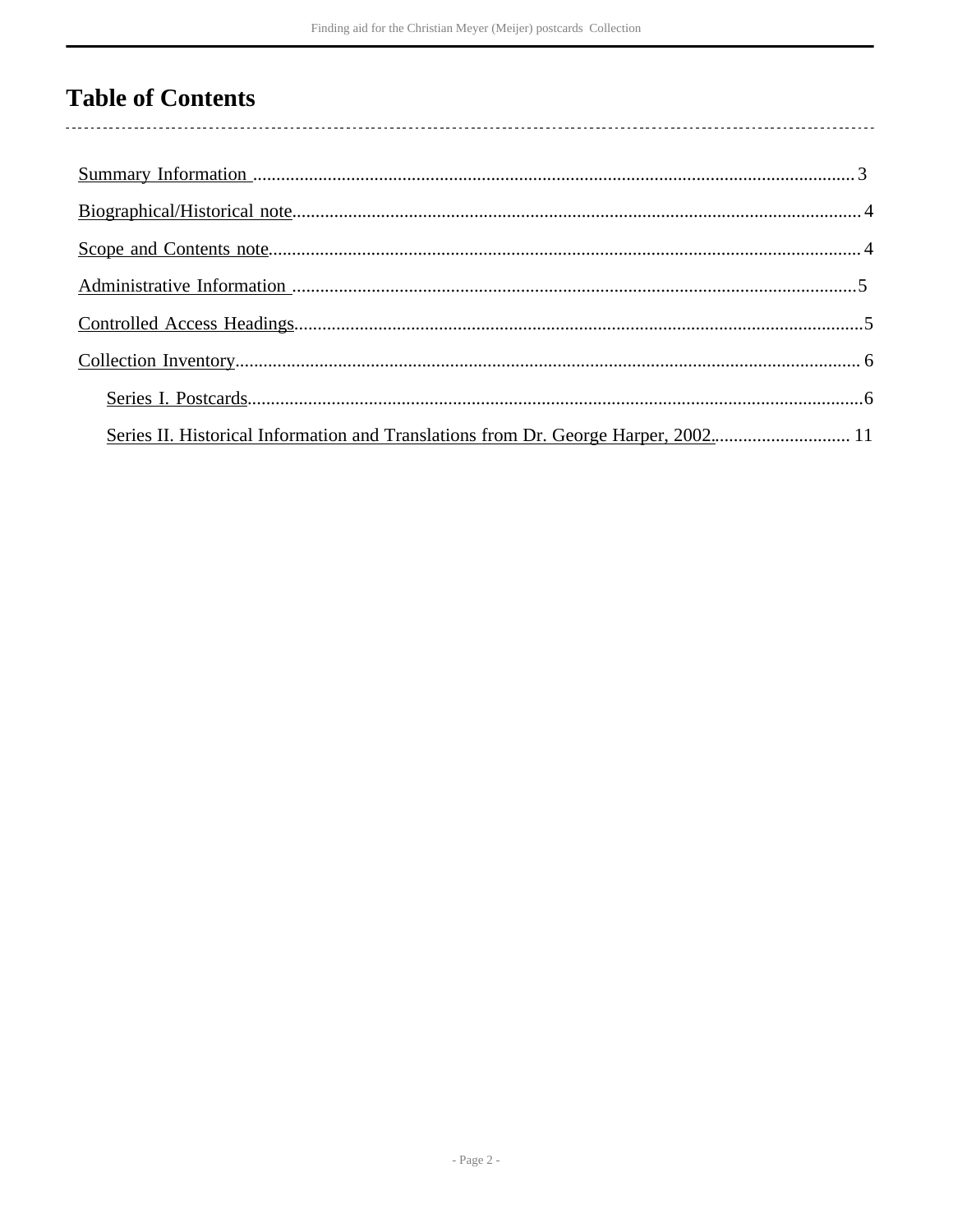# <span id="page-2-0"></span>**Summary Information**

...................................

| <b>Repository</b> | Grand Rapids Public Library, Grand Rapids History and Special<br><b>Collections Department</b>                                                                                                                                                                                                                                                                                                                                                                                                                                                                                                                                                                                                                  |
|-------------------|-----------------------------------------------------------------------------------------------------------------------------------------------------------------------------------------------------------------------------------------------------------------------------------------------------------------------------------------------------------------------------------------------------------------------------------------------------------------------------------------------------------------------------------------------------------------------------------------------------------------------------------------------------------------------------------------------------------------|
| <b>Creator</b>    | Kuiper, Jurien                                                                                                                                                                                                                                                                                                                                                                                                                                                                                                                                                                                                                                                                                                  |
| <b>Creator</b>    | Meyer, Christian, b. 1887                                                                                                                                                                                                                                                                                                                                                                                                                                                                                                                                                                                                                                                                                       |
| <b>Title</b>      | Christian Meyer (Meijer) postcards                                                                                                                                                                                                                                                                                                                                                                                                                                                                                                                                                                                                                                                                              |
| Date [inclusive]  | 1912-1913                                                                                                                                                                                                                                                                                                                                                                                                                                                                                                                                                                                                                                                                                                       |
| <b>Extent</b>     | 0.42 Linear feet Two boxes                                                                                                                                                                                                                                                                                                                                                                                                                                                                                                                                                                                                                                                                                      |
| Language          | Dutch                                                                                                                                                                                                                                                                                                                                                                                                                                                                                                                                                                                                                                                                                                           |
| <b>Abstract</b>   | The Christian Meyer (Meijer) postcards is a small collection of 65<br>postcards, most of which were sent in 1912/1913 by Chris Meyer, along<br>with his traveling companion Jurien Kuiper, back to the Meijer family in<br>Leiden, Netherlands. The postcards document the immigration of these<br>two young men to the United States and to Grand Rapids, Michigan. They<br>provide a glimpse into the life changing experience of immigrating to<br>a new country and a new life. The cards depict scenes from Hoboken,<br>New Jersey, where they landed, but mostly talk about Grand Rapids,<br>Kalamazoo and Muskegon, Michigan. The postcards are written in Dutch;<br>English translations are available. |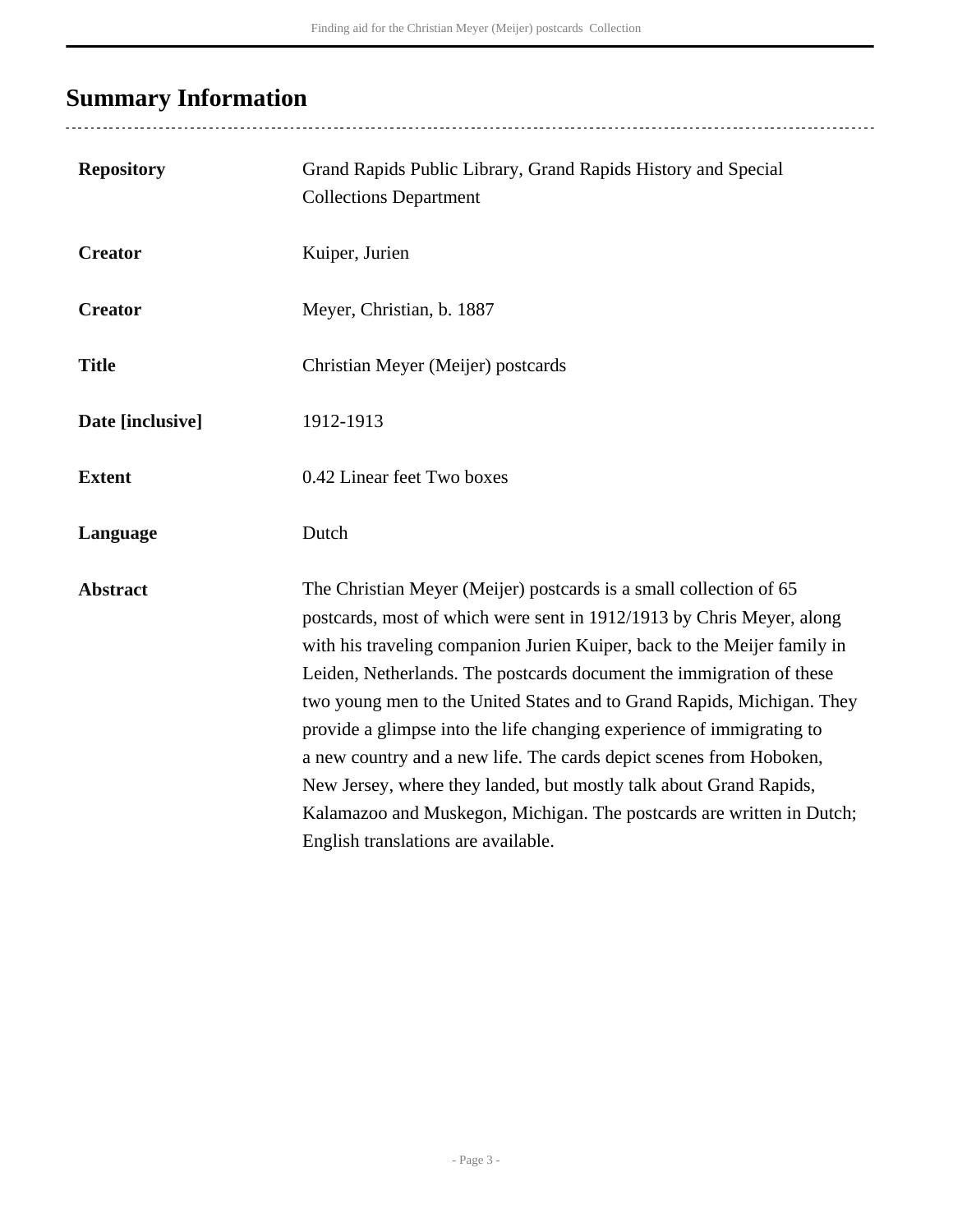## <span id="page-3-0"></span>**Biographical/Historical note**

Christian (Meijer) Meyer was born in 1887 in the Netherlands. He came to America in 1912 with a man named Jurien Kuiper, whom he know quite well. They boarded an ocean liner in the Netherlands, which stopped first in Boulogne, France before arriving in Hoboken, New Jersey on February 8. After clearing customs, they pushed westward, settling in Grand Rapids, Michigan. They first settled at 335 Grand St. with an elderly lady, but were subsequently forced to move to 323 Goodrich St. when she fell ill during the early spring.

Their first year in Michigan was a rough one as the two tried to acclimate to conditions in the new area. They were intiailly surprised at how cold the weather was during the winter months and how rainy the spring was. Soon after their move to Goodrich St., the two parted ways following a dispute over how the rent was being shared. It is unclear whether Kuiper moved back to the Netherlands or stayed around the Grand Rapids area. The two of them had no further contact (Kuiper treats the situation calmly not harboring a brudge, while Meyer seems better over the situation, repeatedly stating how happy he is without Kuiper around).

During the summer months of 1912, Meyer took a long vacation to Chicago with the landlord and his wife. He sent many postcards depicting famous sights of the city back to the the Netherlands. When he returned home Meyer took a job at a paper factory in Kalamazoo, Michigan and was apparently laid off in the fall. In September of that year, he took a new job at a hearse factory back in Grand Rapids that his immigration sponsor got him, which he enjoyed very much. He attended an animal exhibition with his landlady, who raised chickens and dovers in the backyard on Goodrich, in the fall of 1912.

He stops sending postcards home to the Netherlands in January of 1913 and disappears from the record until 1915. That year Polk's Grand Rapids City Directory lists him as boarding at the Goodrich St. address and being employed as a painter. The next year he was employed as a painter for the Great Northern Ice Company. From 1917-1920 he lived at the same address and worked as a painter with H.E. Barkley Co. He disappears from the record again from 1912-1922, reappearing in 1923 as the owner of the Goodrich St. house and working as an auto painter. He married his wife Frances in 1926 and the two of them stayed in that house until 1927 when they moved to 915 Fairmount near the Heritage Hill neighborhood. Meyer changed jobs in 1913, moving to O.J. Arnold and Sons. The last clear record of him shows him as being single, still living at the Fairmount address. It is likely he died somewhere in Michigan in 1963.

Meyer's and Kuiper's postcards are an excellent record of immigrant's impressions of Grand Rapids and what their lives were like. The postcards chronicle their journey to America and the things they encountered here for the first year. They show lives that changed while living in American and a friendship that was torn apart under the pressure of assimilating to a new culture.

### <span id="page-3-1"></span>**Scope and Contents note**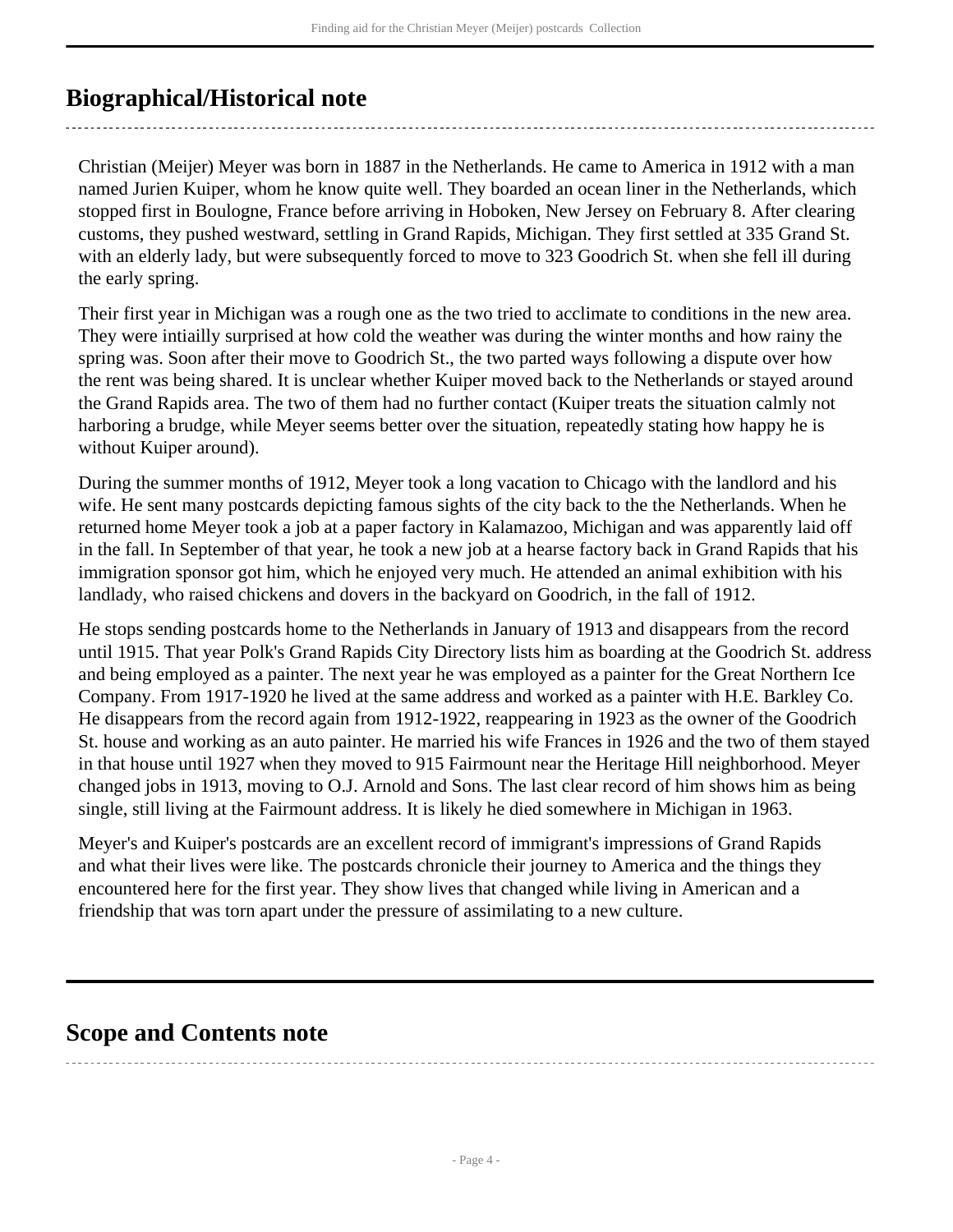Thanks to the translation of the cards from the Dutch by Dr. George G. Harper, retired faculty member of the History Department, Calvin College, a brief glimpse of the progress of this life changing experience of immigration to a new country and new life, is captured here. The cards depict scenes from Hoboken, N.J., where they landed, but mostly of Grand Rapids, Kalamazoo and Muskegon, Michigan, where they lived and worked.

### <span id="page-4-0"></span>**Administrative Information**

### **Publication Information**

Grand Rapids Public Library, Grand Rapids History and Special Collections Department

### **Immediate Source of Acquisition note**

Purchase, accession number P200.008A, B, C.

### <span id="page-4-1"></span>**Controlled Access Headings**

### **Genre(s)**

- letters (correspondence)
- postcards

### **Geographic Name(s)**

• Grand Rapids (Mich.) -- History

### **Subject(s)**

- Dutch Americans -- Michigan -- Grand Rapids
- Immigrants -- Michigan -- Grand Rapids -- History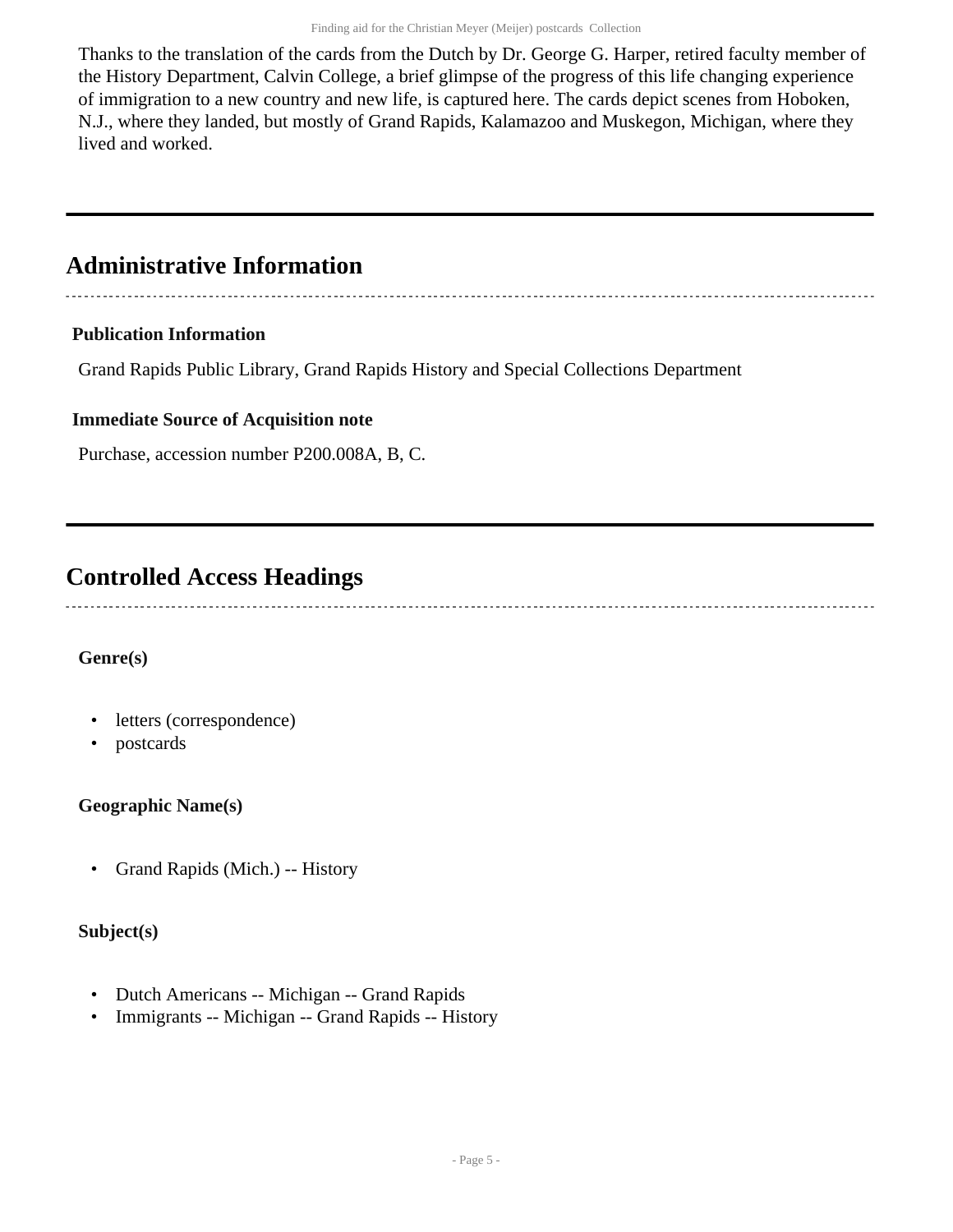## <span id="page-5-0"></span>**Collection Inventory**

#### <span id="page-5-1"></span>**Series I. Postcards January 27, 1912 to August 10, 1913**

#### **Scope and Contents note**

The bulk of the postcards are arranged chronologically, with the dates provided in most cases by Chris Meyer. Where his date is not present, there is usually a postal mark, although these are often hard to read. Most of the cards were mailed from Grand Rapids. Some also carry a Leidens postal mark from their receipt in the Netherlands.

#### **Dated cards**

|                                                                               | <b>Box</b>   | <b>Folder</b> |
|-------------------------------------------------------------------------------|--------------|---------------|
| 1. Jan. 27, 1912. T.S.S. Rotterdam. Holland, American Line.                   | $\mathbf{1}$ |               |
| 2. Feb. 7, 1912. Elysian Park, 10th & Hudson Sts., Hoboken, N.J.              | 1            |               |
| 3. Feb. 9, 1912. No. 151, Moonlight on Lake Michigan, Macatawa Park,<br>Mich. | $\mathbf{1}$ |               |
| 4. Feb. 14, 1912. 180. West Bridge Street, G.R.                               | 1            |               |
| 5. March 3, 1912. 6906 Water Front at North Park, GR.                         | $\mathbf{1}$ |               |
| 6. March 4, 1912. Thomas D. Gilbert Monument, Fulton Park, GR                 |              | 2             |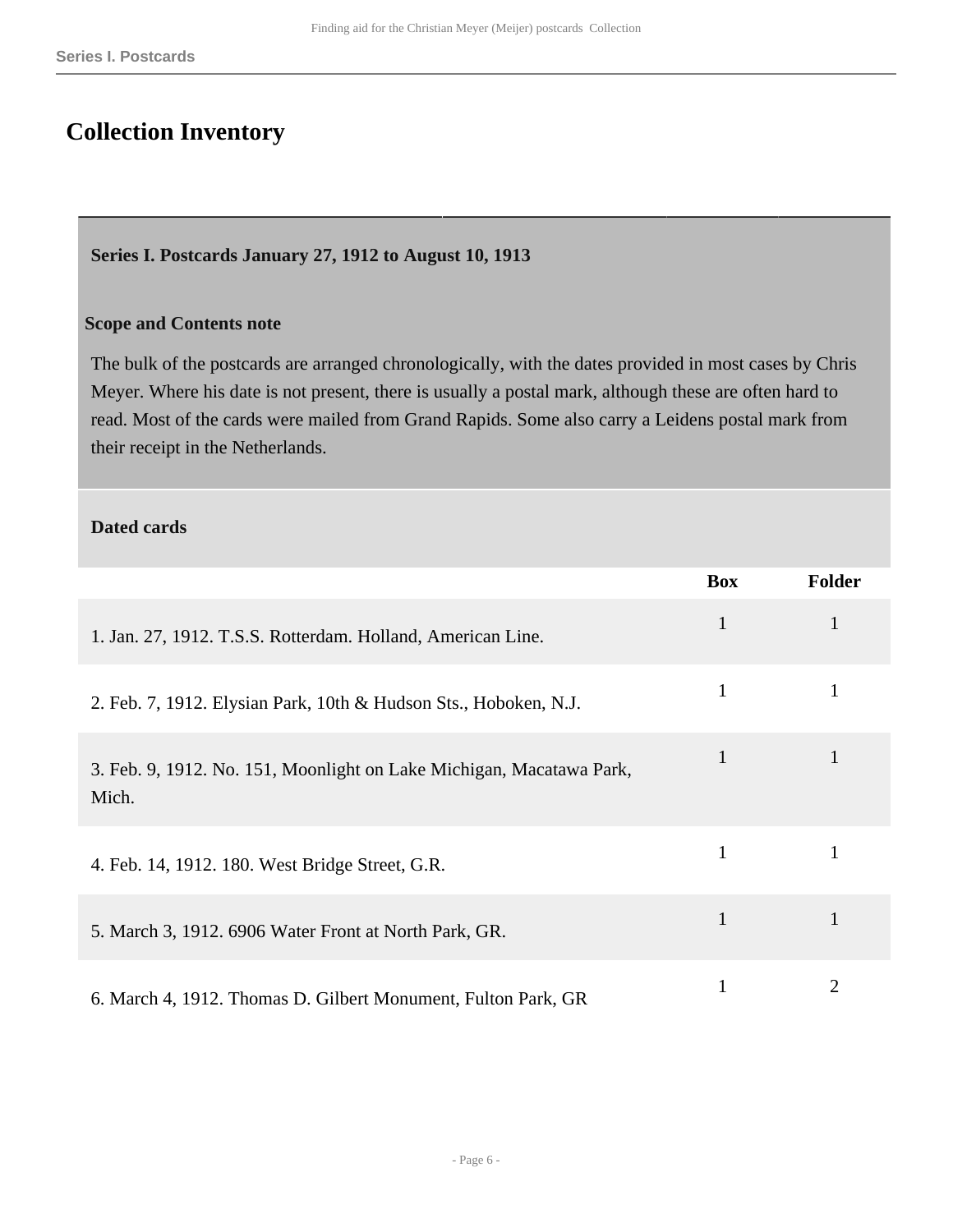| 7. March 4, 1912 6929 Center Walk, Lincoln Park, GR                                                       | $\mathbf{1}$ | $\overline{2}$ |
|-----------------------------------------------------------------------------------------------------------|--------------|----------------|
| 8. March 19 (29?), 1912. Animal Cages, John Ball Park.                                                    | $\mathbf{1}$ | $\overline{2}$ |
| 9. March 24, 1912. 6941. Voulevard, John Ball Park, GR                                                    | $\mathbf{1}$ | $\overline{2}$ |
| 10. March 26, 1912. 6905. Pavilion, North Park, GR                                                        | $\mathbf{1}$ | $\overline{2}$ |
| 11. March 31, 1912. U.S.N. Group of Officers and Crew                                                     | $\mathbf{1}$ | $\overline{2}$ |
| 12. March 31, 1912. No. 110. Dringin Grotte, John Ball Park, GR                                           | $\mathbf{1}$ | $\overline{2}$ |
| 13. April 2, 1912. Christian Church, Decatur, Mich.                                                       | $\mathbf{1}$ | 3              |
| 14. April 11, 1912. 6928. Boat and Canoe Club, GR.                                                        | $\mathbf{1}$ | 3              |
| 15. April 12, 1912. 6899. Water Front and Board Landing, Reeds Lake,<br>GR.                               | $\mathbf{1}$ | 3              |
| 16. April 16, 1912. No. 18, Jefferson St., Muskegon, Mich.                                                | $\mathbf{1}$ | 3              |
| 17. April 21, 1912. No. 120 Pearl Street., showing Post office, YMCA and<br>Michigan Trust Buildings, GR. | 1            | 3              |
| 18. May 1, 1912. Plowing Virgin Soil in the West                                                          | $\mathbf{1}$ | $\overline{4}$ |
| 19. May 1, 1912. Plowing, the 20th Century Way                                                            | 1            | 4              |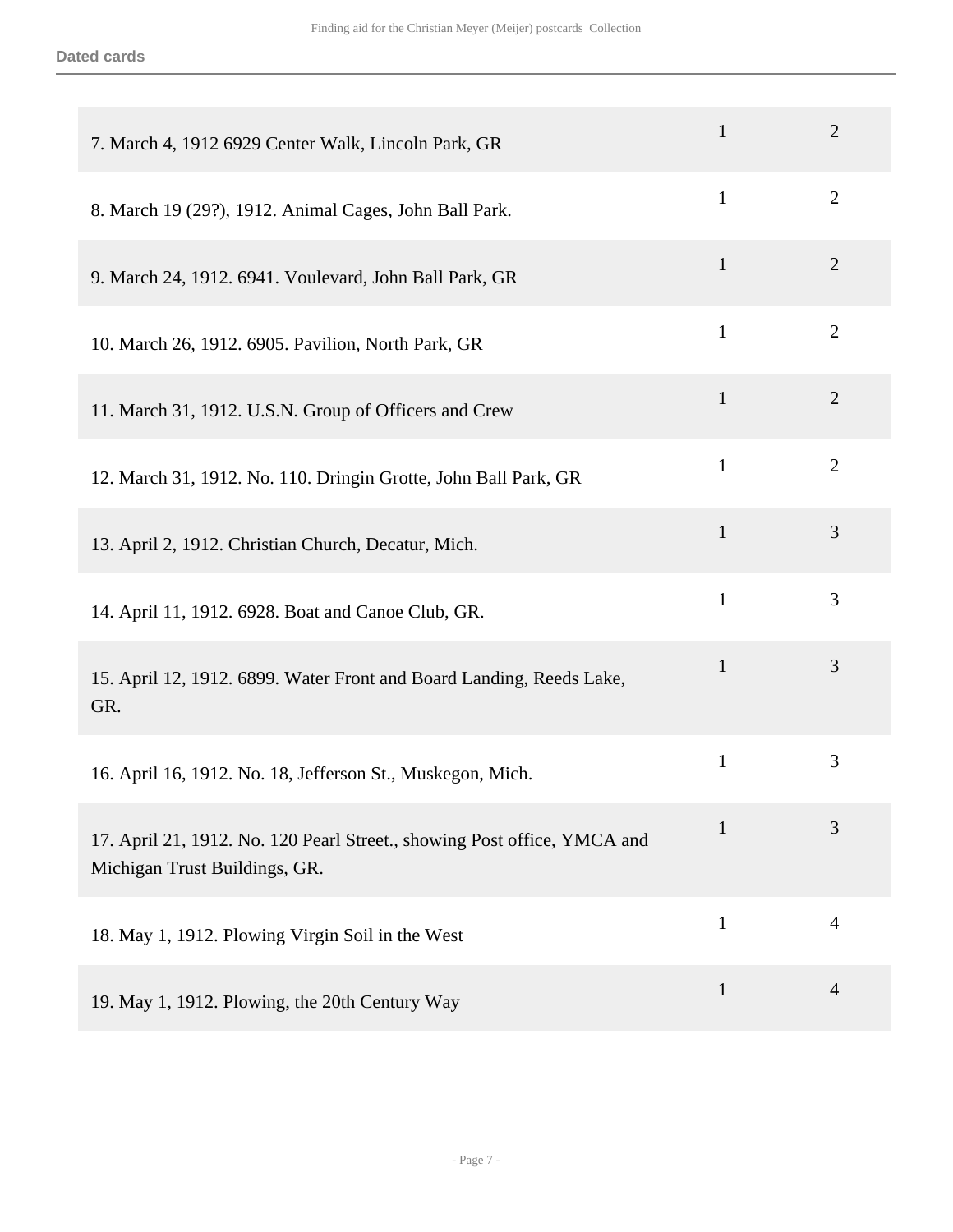| 20. May 12, 1912. Hotel Rickman (Fire-proof), Kalamazoo, Mich.                       | $\mathbf{1}$ | 4              |
|--------------------------------------------------------------------------------------|--------------|----------------|
| 21. May 12, 1912. 6908, Stone Bridge, GR                                             | $\mathbf{1}$ | $\overline{4}$ |
| 22. May 13, 1912. 6921. Scene in John Ball Park, GR.                                 | $\mathbf{1}$ | 4              |
| 23. May 19/21, 1912. Weeping Willow, John Ball Park, GR. 6903.                       | 1            | 4              |
| 24. May 27, 1912. State Street, Chicago, Il.                                         | $\mathbf{1}$ | $\overline{4}$ |
| 25. June 9, 1912. City Hall, as seen from Wisconsin 7 East Water Sts.,<br>Milwaukee. | $\mathbf{1}$ | 5              |
| 26. June 22[?], 1912. P67252. John Ball Park Scene, GR                               | $\mathbf{1}$ | 5              |
| 27. June 23, 1912. Scene near Lovers' Lane, Kalamazoo, Mich.                         | $\mathbf{1}$ | 5              |
| 28. June 24, 1912. No. 158, Union Station, GR                                        | $\mathbf{1}$ | 5              |
| 29. July 1, 1912, 225. Michigan Soldiers Home.                                       | $\mathbf{1}$ | 6              |
| 30. July 1, 1912, 6942 Flower Beds, Soldiers' Home, GR                               | $\mathbf{1}$ | 6              |
| 31. July 6, 1912 . 517 State Street North from Madison, Chicago.                     | $\mathbf{1}$ | 6              |
| 32. July [6, 1912] 603. Masonic Temple, Chicago.                                     | $\mathbf{1}$ | 6              |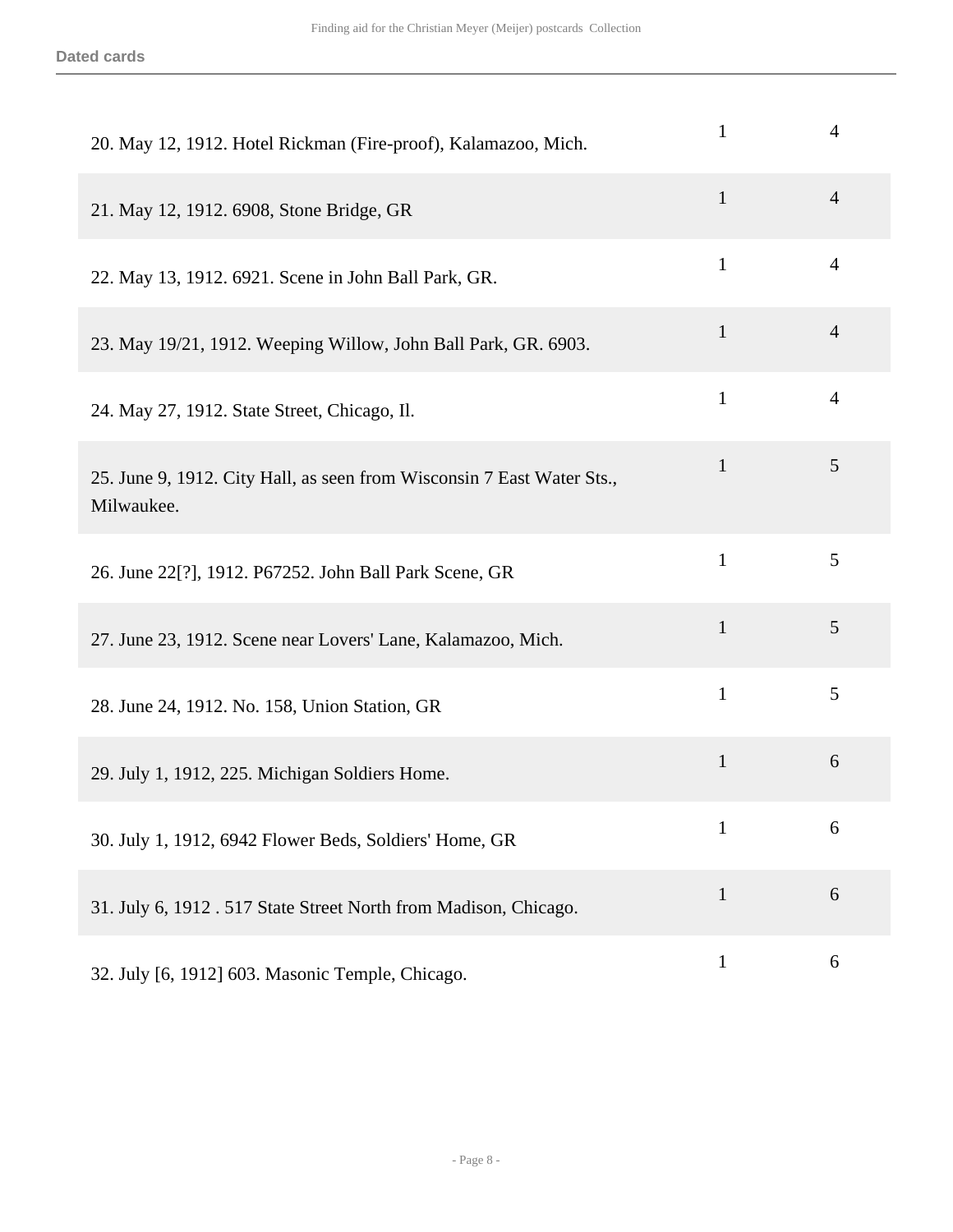| 33. July [14?], 1912 Duck Pone, Washington Park Chicago.                        | 1            | 6              |
|---------------------------------------------------------------------------------|--------------|----------------|
| 34. July 17, 1912. Washington Park, Chicago                                     | $\mathbf{1}$ | 6              |
| 35. July 20, 1912, Coliseum Building, Chicago.                                  | $\mathbf{1}$ | 6              |
| 36. July 28, 1912. 511. School of Law and Divinity, Univ. of Chicago.           | 1            | 6              |
| 37. Aug. 1, 1912. 552. Mrs. August Lehman's Home on Lake Park Ave.,<br>Chicago. | 1            | $\overline{7}$ |
| 38. Aug. 1, 1912. Mrs. Potter Palmer's Home on Lake Shore Drive,<br>Chicago.    | 1            | 7              |
| 39. Aug. 2, 1912, Main Entrance to State Asylum, Kalamazoo, Mich.               | 1            | $\overline{7}$ |
| 40. Aug. 8, 1912. 559. Manhattan Beach, Chicago.                                | $\mathbf{1}$ | $\overline{7}$ |
| 41. Aug. 20, 1912. Male Dept., Michigan Insane Asylum, Kalamazoo,<br>Mich.      | $\mathbf{1}$ | $\overline{7}$ |
| 42. Sept. 2, 1912, County Court House, Kalamazoo, Mich.                         | $\mathbf{1}$ | 8              |
| 43. Sept. 3, 1912, Michigan Central depot, Kalamazoo, Mich.                     | $\mathbf{1}$ | 8              |
| 44. Sept. 22, 1912. Hotel Rickman, Kalamazoo, Mich.                             | $\mathbf{1}$ | 8              |
| 45. Sept. 22, 1912. Bronson Hospital, Kalamazoo, Mich.                          | $\mathbf{1}$ | 8              |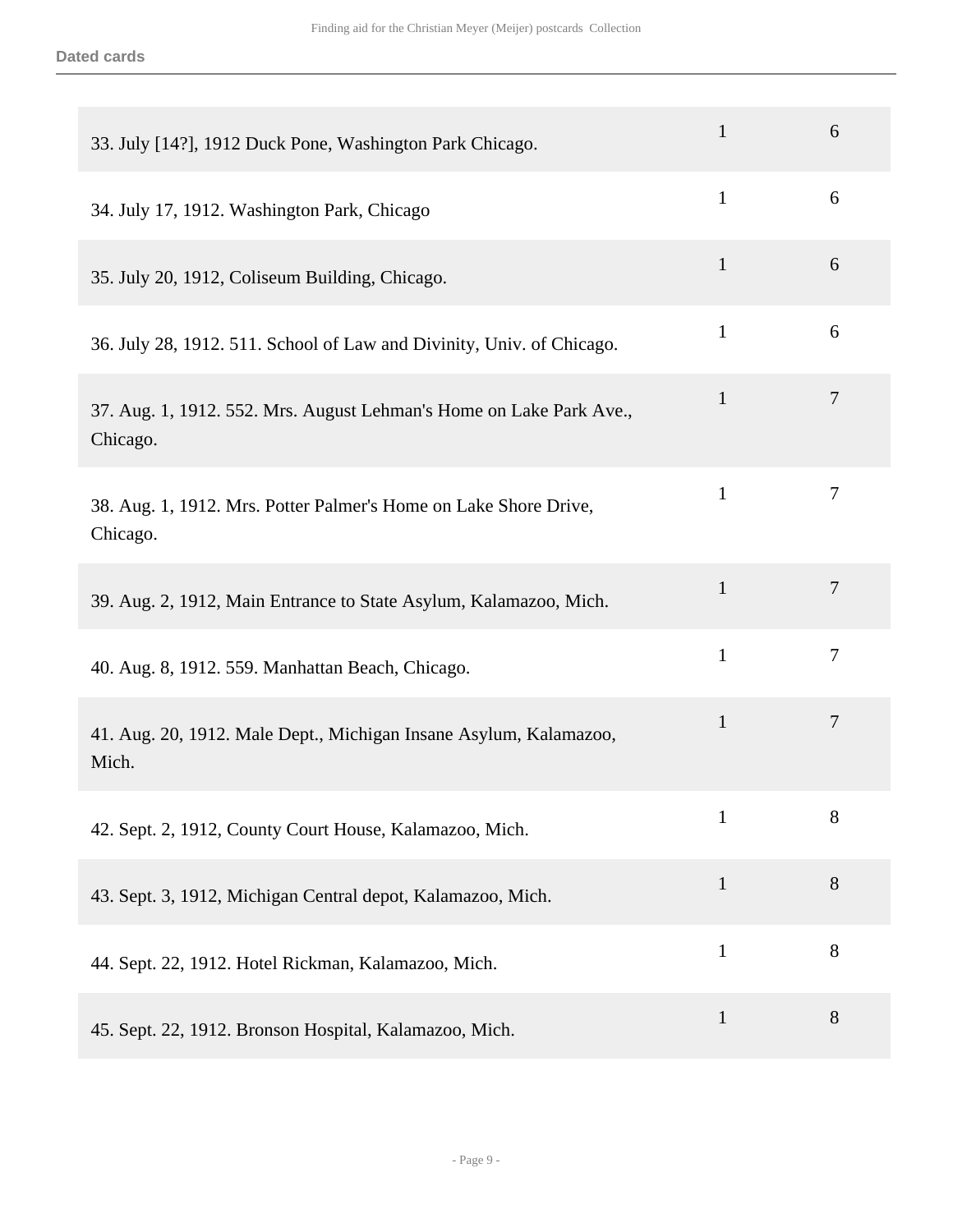| 46. Sept. 29, 1912, Grand Circuit Meet, Exposition Park, Kalamazoo,<br>Mich.     | $\mathbf{1}$ | 8             |
|----------------------------------------------------------------------------------|--------------|---------------|
| 47. Oct. 13, 1912. Sigsbee Street School, GR.                                    | $\mathbf{1}$ | 9             |
| 48. Oct. 13, 1912, Gymnasium, adjoining High School, GR.                         | $\mathbf{1}$ | 9             |
| 49. Nov. 17, 1912 Paper Mills, Kalamazoo, Mich.                                  | $\mathbf{1}$ | 9             |
| 50. Dec. 3, 1912 524. Dearborn Street Bridge, Chicago.                           | $\mathbf{1}$ | 9             |
| 51. Dec. 22, 1912 Public Library, Kalamazoo, Mich.                               | $\mathbf{1}$ | 9             |
| 52. Jan. 13, 1913. Butterworth Hospital, GR                                      | $\mathbf{1}$ | 10            |
| 53. Jan. 13, 1913. Dormitory, Soldiers' Home, GR                                 | $\mathbf{1}$ | 10            |
| 54. March 8, 1913. St. Adalberts Church, GR                                      | $\mathbf{1}$ | 10            |
| 55. Aug. 10, 1913. 201 City Market, GR.                                          | $\mathbf{1}$ | 10            |
| <b>Undated</b>                                                                   |              |               |
|                                                                                  | <b>Box</b>   | <b>Folder</b> |
| 56. 584. Lincoln Park, Chicago. Miss Meijer. Congratulations on her<br>birthday? | $\mathbf{1}$ | 11            |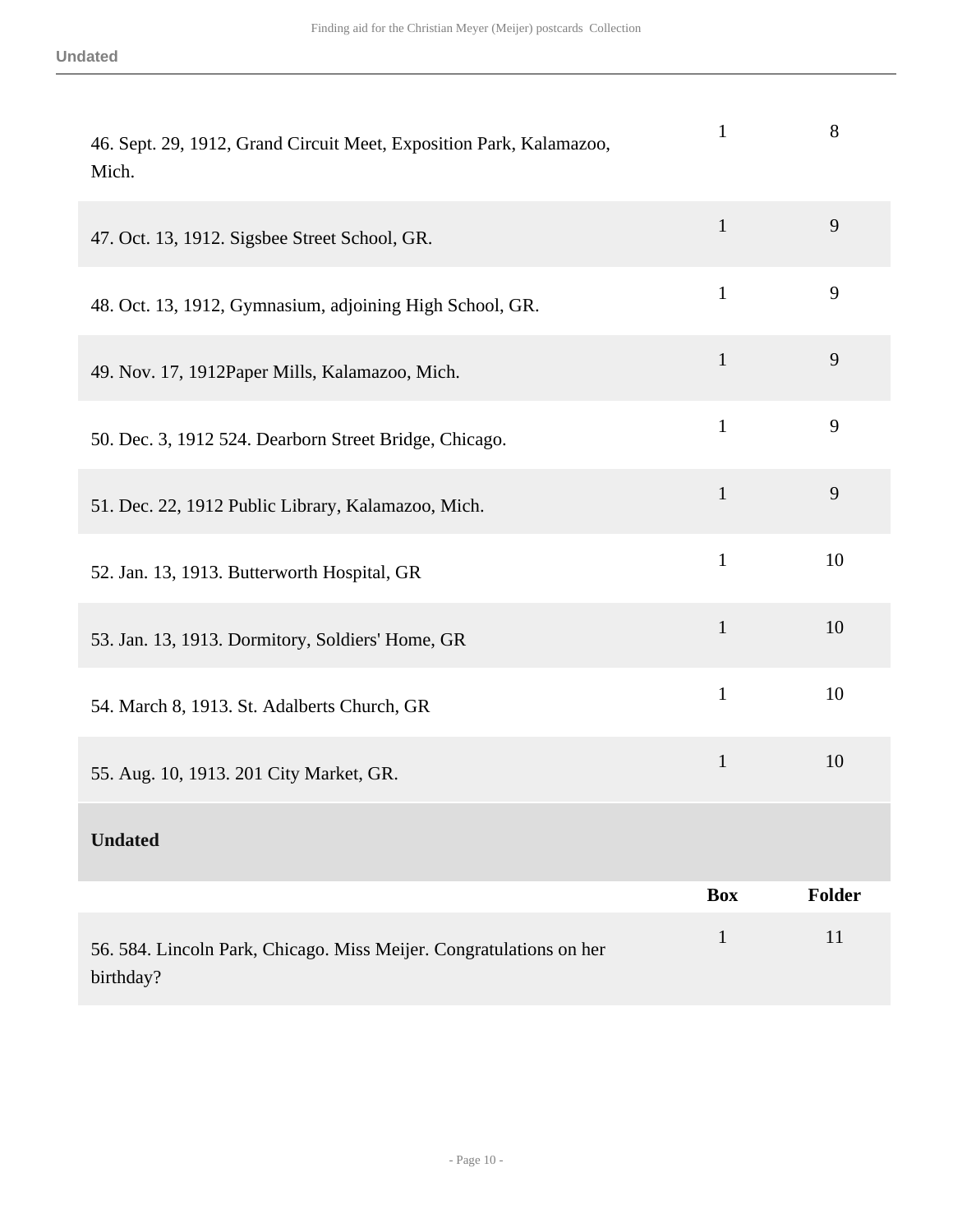<span id="page-10-0"></span>

| 57. 219. North Park Pavilion from Bridge, GR. Berte Rie (Dear Rie) Oom<br>Chris (Uncle Chris)                               | $\mathbf{1}$ | 11     |
|-----------------------------------------------------------------------------------------------------------------------------|--------------|--------|
| 58. Pantlind Hotel, Future Home of our Monroe Avenue Office, Kent<br>Bank, GR. Berte Rie (Dear Rie) Oom Chris (Uncle Chris) | $\mathbf{1}$ | 11     |
| <b>Partial Address, never mailed</b>                                                                                        |              |        |
|                                                                                                                             | <b>Box</b>   | Folder |
| 59. No. 149, View in John Ball Park, GR.                                                                                    | $\mathbf{1}$ | 12     |
| 60. 6919 Flower Beds, Lincoln Park, GR                                                                                      | $\mathbf{1}$ | 12     |
| <b>No Message</b>                                                                                                           |              |        |
|                                                                                                                             | <b>Box</b>   | Folder |
| 61. Grand Circuit Meet, Exposition park, Kalamazoo, Mich.                                                                   | $\mathbf{1}$ | 13     |
| 62. West Michigan State Fair, GR.                                                                                           | $\mathbf{1}$ | 13     |
| 63. Central High School, GR                                                                                                 | $\mathbf{1}$ | 13     |
| 64. -65. North Park Pavilion and Waterfront P67273 (2)                                                                      | $\mathbf{1}$ | 13     |
| Series II. Historical Information and Translations from Dr. George Harper, 2002.                                            |              |        |
|                                                                                                                             | <b>Box</b>   | Folder |